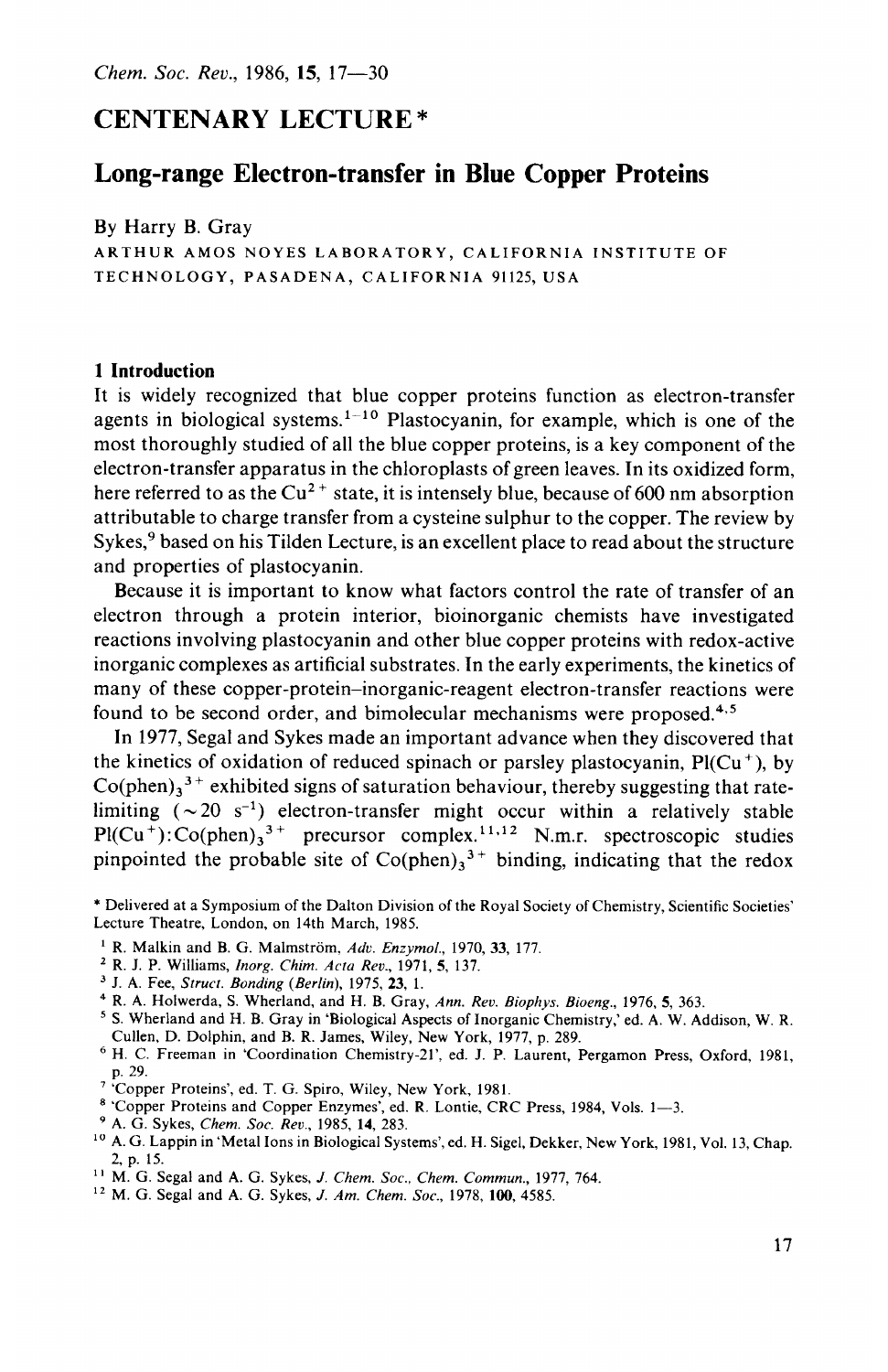centres ( $Cu$ <sup>+</sup> and  $Co$ <sup>3+</sup>) are separated by over 10 Å in the precursor complex.<sup>13-15</sup> But what is the  $Cu<sup>+</sup>$  to  $Co<sup>3+</sup>$  distance at the instant of electron-transfer? And what is the distance dependence of the electron-transfer rate?

## **2 Ruthenium-modified Proteins**

I felt several years ago that to address such questions would require a new type of experiment, one in which the redox-active metal complex is tightly bonded to the protein in both its oxidation states. In thinking about this experiment, I was influenced by Farver and Pecht's work on  $Cr<sup>3+</sup>$  derivatives of blue copper proteins, <sup>16-18</sup> which I felt was a step in the right direction. The chromium derivatives themselves, however, were not suitable for the type of experiment **I** had in mind, because the  $Cr^{2+}$  state is substitutionally labile.

After a number of false starts, my co-workers and I found that ruthenium reagents were the right choice. To begin with, the reagent  $a_{\rm s}Ru(OH_{\rm b})^{2+}$  (a = NH,) will bind to histidine on protein surfaces at rates that are reasonable for protein modification experiments.<sup>19-22</sup> Each of the resulting 'ruthenated' derivatives,  $a_5Ru(His)^{2+}$ -protein, can be oxidized readily to  $a_5Ru(His)^{3+}$ -protein, and in this form the derivative can be purified by ion-exchange chromatography. The  $a_5Ru(His)^{3+/2+}$  label is substitution-inert and its reduction potential of  $\sim 0.1$  V *us.* NHE is convenient for electron-transfer studies involving blue proteins.<sup>22</sup> Perhaps the most important property of  $a_5Ru^{3+/2+}$ , however, is its hydrophilicity; it is this property that vastly reduces the affinity of the label for the protein interior, thereby making it structurally non-perturbing to the protein. Indeed, based on the spectroscopic and electrochemical studies done to date on  $a_{\rm s}Ru^{3+}$ -modified proteins, the evidence is overwhelming that the protein's native conformation is not affected significantly. ' **9-28** 

- **l3** P. M. Handford, H. A. 0. **Hill,** R. W.-K. **Lee,** R. A. Henderson, and **A.** G. Sykes,J. *Inorg. Biochem.,* 1980, 13, 83.
- **l4** D. J. Cookson, M. T. Hayes, and P. E. Wright, *Nature (London),* 1980, 283, 682.
- **l5** D. J. Cookson, M. T. Hayes, and P. E. Wright, *Biochim. Biophys. Aria,* 1980, 591, 162.
- **l6** 0. Farver and **I.** Pecht, *Isr. J.* Chem., 1981, 21, 13.
- 0. Farver and **I.** Pecht, *Proc. Natl. Acad. Sci. U.S.A.,* 1981, 78, 4190.
- 0. Farver, Y. Blatt, and I. Pecht, *Biochemistry.* 1982, 21, 3556.
- H. B. Gray, *Proc. Natl. Acad. Sci. U.S.A.,* 1982. 79, 7052. **l9** K. M. Yocom, J. B. Shelton, **J.** R. Shelton, W. **A.** Schroeder, G. Worosila, S. S. Isied, E. Bordignon, and
- 29. **'O** K. M. Yocom, **J.** R. Winkler, D. G. Nocera, E. Bordignon, and H. B. Gray, *Chem.* Scr.. 1983, 21,
- R. Margalit, **I.** Pecht, and H. B. Gray, *J. Am. Chem. Soc.,* 1983, 105, 301.
- W. A. Schroeder, and H. B. Gray, *Proc. Natl. Acad. Sci. U.S.A.*, 1984, 81, 6554. '' R. Margalit, N. M. Kostic, C.-M. Che, D. F. Blair, H.-J. Chiang, I. Pecht, **J.** B. Shelton, J. R. Shelton,
- 5798. **<sup>23</sup>**J. R. Winkler, D. G. Nocera, K. M. Yocom, E. Bordignon, and H. B. Gray, *J. Am. Chem. Soc.,* 1982,104,
- **<sup>24</sup>**S. S. Isied, G. Worosila, and S. J. Atherton, *J. Am. Chem. Soc.,* 1982, 104, 7659.
- *<sup>25</sup>S.* **S.** Isied, **C.** Kuehn, and G. Worosila, *J. Am. Chem. Soc.,* 1984, **106,** 1722.
- *<sup>26</sup>*D. G. Nocera, **J.** R. Winkler, K. M. Yocom, E. Bordignon, and H. **B.** Gray, *J. Am. Chem. Soc..* 1984,206, '' N. M. Kostic, R. Margalit, C.-M. Che, and H. B. Gray, *J. Am. Chem. Soc.,* 1983, 105, 7765. " R. J. Crutchley, W. **R.** Ellis, Jr., and H. B. Gray, *J. Am. Chem. Soc.,* 1985, 107, 5002. 5145.
- 
-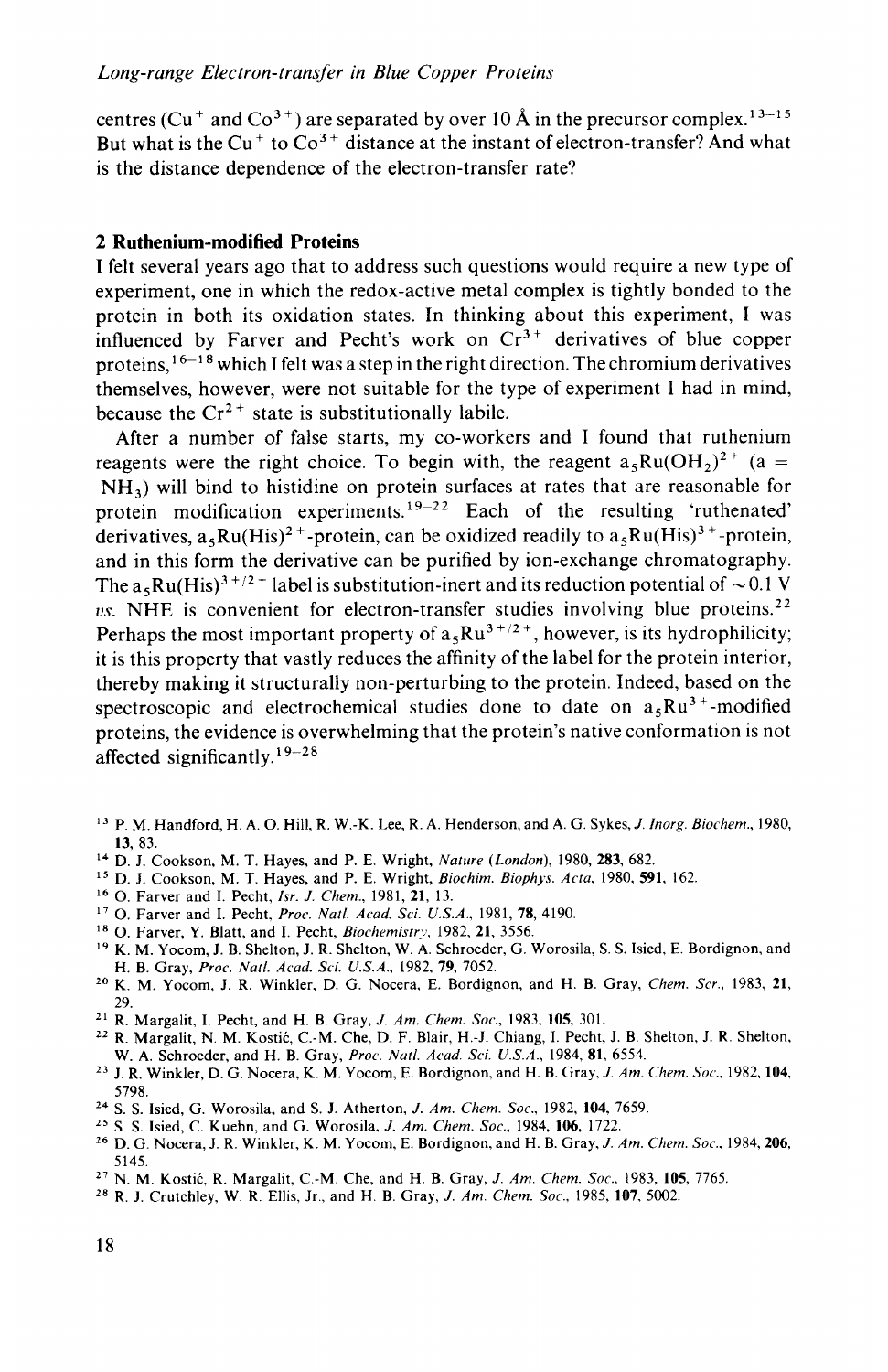### **3 Ruthenated Azurin**

A bacterial protein, *Pseudomonas aeruginosa* azurin (Az), has been the main focus of our long-range electron-transfer studies involving blue copper. The crystal structure of  $Az^{29}$  shows that the blue copper site  $(CuN_2SS^*; N = His, S = Cys,$  $S^*$  = Met) is buried in the hydrophobic interior of the protein (Figure 1). The intense absorption band at 625 nm in the oxidized protein,  $Az(Cu^{2+})$ , is attributable to an allowed  $S(Cys) \rightarrow Cu^{2+}$  charge-transfer transition.<sup>30,31</sup> The reduced protein,  $Az(Cu^{+})$ , does not absorb appreciably in this region.



**Figure 1** *Surface of azurin, with the front section removed to show the imidazole ring of* His-83 *(left surface) and the blue copper site* (CuN,SS\*) *in the interior. The copper ligands are* His-46, His-1 17, Cys-112, *and* Met-121. *The surface consists of points of contact between a sphere of*  **3** *8, radius (to simulate* a,Ru(OH,)\*+) *and the atomic van der Waals spheres of the protein*  (Reproduced by permission from *ref:* 22)

In addition to the copper ligands, Az possesses two histidines, His-35 and His-83, that are potentially available for  $a_5Ru^{3+}$ -modification. However, His-35 is buried in the protein near the blue copper site, and it appears to be inaccessible to  $a_5Ru(OH_2)^{2+}$ . On the other hand, His-83 is exposed at the surface, providing an attractive site for  $a_5Ru^{3+/2+}$  binding (Figure 1).

The reaction of  $a_5Ru(OH_2)^{2+}$  with azurin produces two ruthenated products, RuAz and Ru,Az, as outlined in Scheme **1.22** Only the singly modified derivative, RuAz, will be discussed here. As expected, the  $a_5Ru^{3+}$  binding site was found to be His-83 in peptide-mapping experiments (Scheme 2). The absorption spectrum of the isolated  $a_5Ru(His-83$ : peptide)<sup>3+</sup> is virtually the same as the spectrum of an independently characterized  $a_5Ru(His)^{3+}$  complex (Figure 2).<sup>22</sup>

**<sup>29</sup>**E. T. Adman and **L.** H. Jensen, *Isr. J. Chrm.,* 1981, **21,** 8.

<sup>30</sup> E. I. Solomon, J. W. Hare, D. M. Dooley, J. H. Dawson, P. J. Stephens, and H. B. Gray, *J. Am. Chem. SOC.,* 1980, **102,** 1168.

**<sup>31</sup>**D. R. McMillin, R. *C.* Rosenberg, and H. **B.** Gray, *Proc.. Natl. Acad. Sci. U.S.A.,* 1974, **71,** 4760.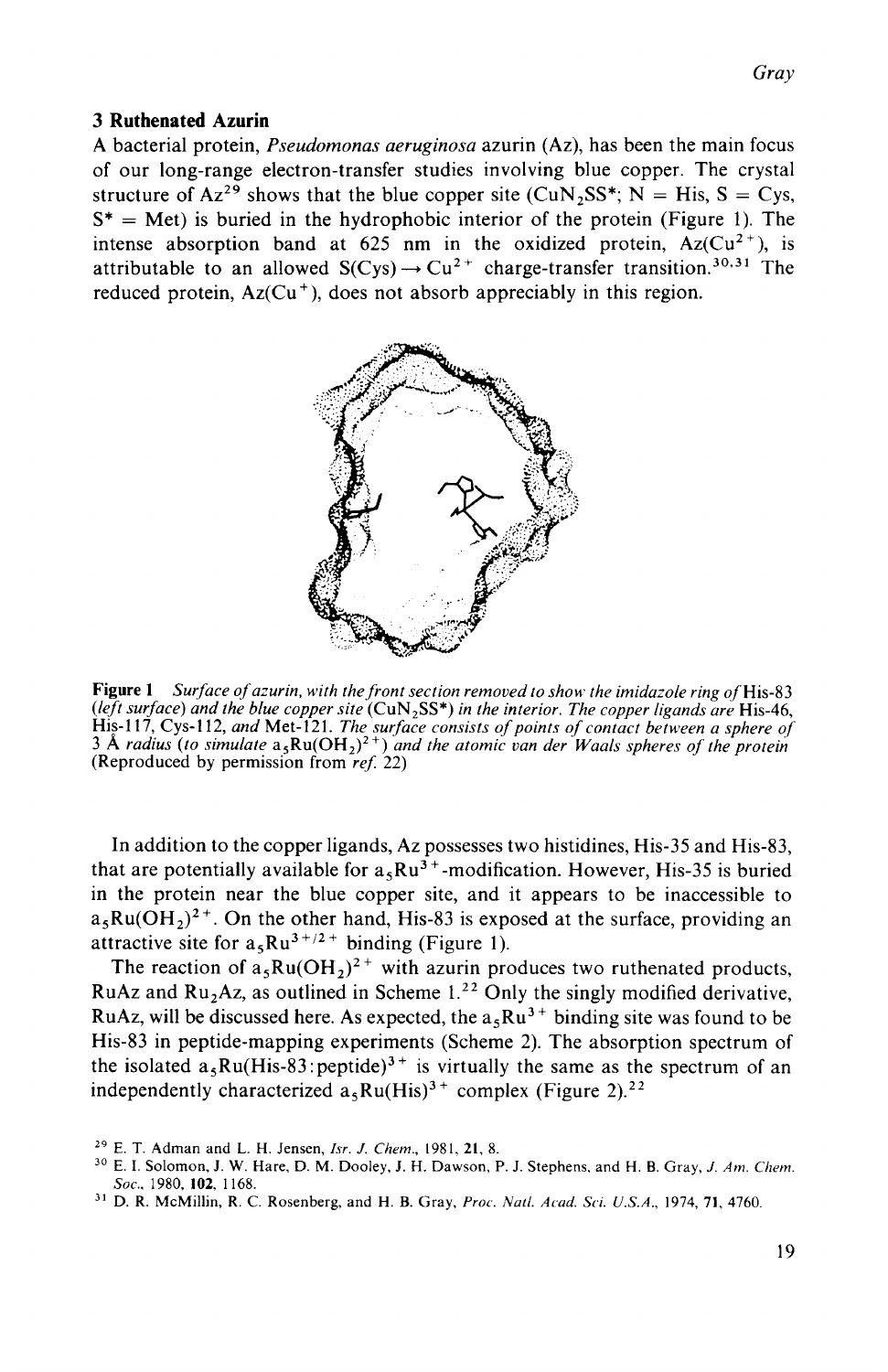

**Scheme 1** *Preparation and purijication of ruthenated azurins* 



**Scheme 2** Peptide mapping of  $a_5Ru^{3+}Az(Cu^{2+})$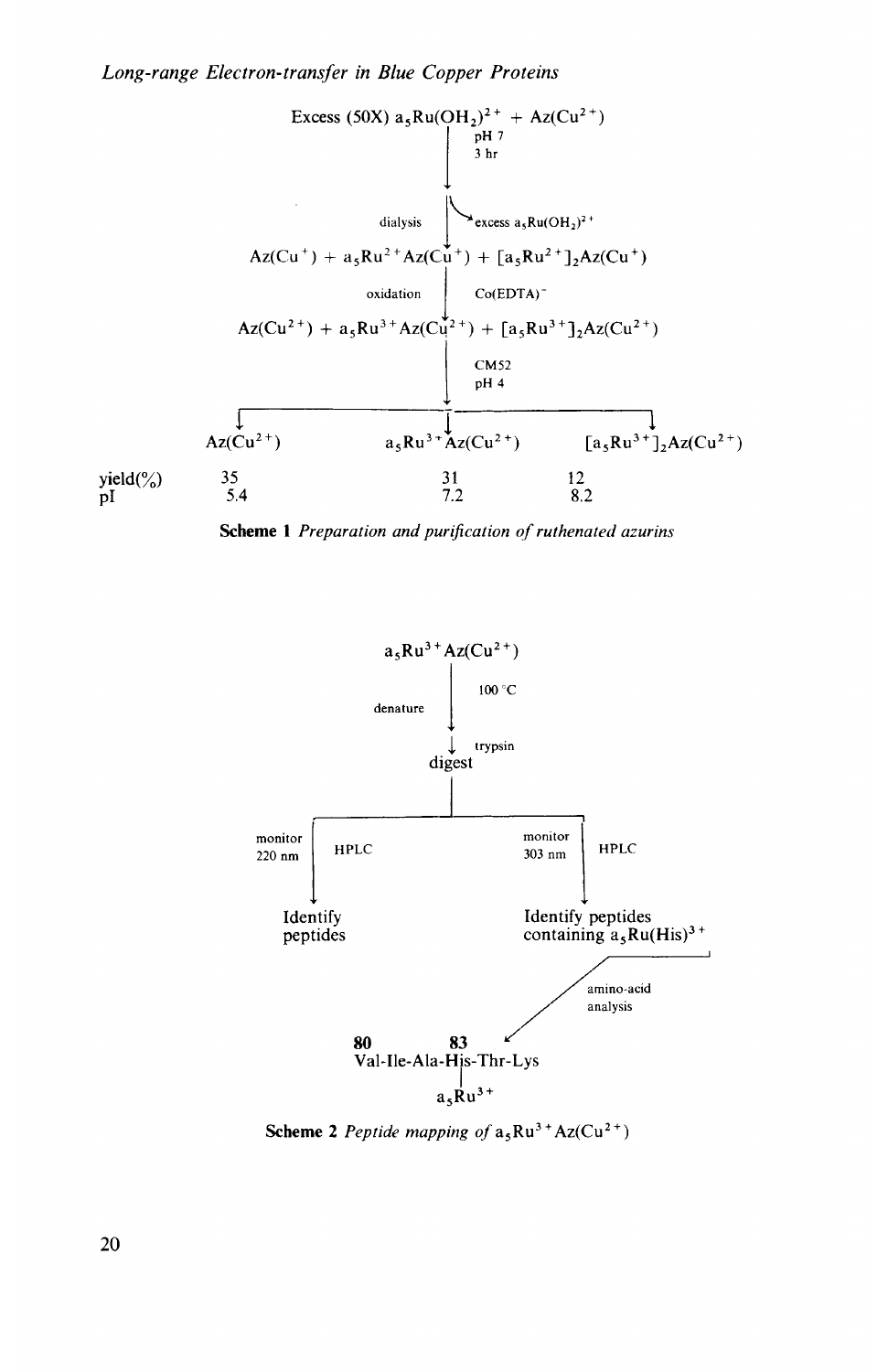

**Figure 2** A: Absorption spectrum of  $a_5Ru(Va1-Ile-Ala-(His-83)-Thr-Lys)^3$   $+$  *(Scheme 2); B: Absorption spectrum of an aqueous solution of*  $[a_5Ru(His)]Cl_3$ (Reproduced by permission from *reJ* 22)

## **4 Electron-transfer in**  $a_5Ru(His-83)^2 + Az(Cu^2)$

The two redox-active units in  $a_5Ru(His-83)^3 + Az(Cu^{2+})$  are separated by 11.8 Å (Figure 3). Electrochemical (Table 1) and spectroscopic (Table 2) data show that the blue copper site is not perturbed by the presence of the  $a_5Ru(His-83)^{3+}$  group. The ruthenated protein is ideally structured for a long-range electron-transfer experiment. Selective reduction of the surface-accessible  $a_5Ru(His-83)^3$  + group will produce  $a_5Ru(His-83)^{2+}Az(Cu^{2+})$ . If the experiments are done at very low protein concentrations, then the electron-transfer should be intramolecular.

**Table 1** *Thermodynamic parameters for the reduction of native and* ' *ruthenated azurins* **(0.1 M**  *phosphate,* pH **7.0)** 

| Parameter                                 | $Az(Cu^{2+}/^+)^a$                | $a_5Ru(His-83)^{3+}Az(Cu^{2+/-})^b a_5Ru(His)^{3+/-}c$ |                |
|-------------------------------------------|-----------------------------------|--------------------------------------------------------|----------------|
| $E^0$ (mV vs. NHE, 25 °C)                 | $308(+2)$                         | $320(+2)$                                              | $80(+5)$       |
| $\Delta S^0$ (cal deg-mol <sup>-1</sup> ) | $-31.7(\pm 1.2)$ $-26.8(\pm 0.8)$ |                                                        | $-3.4(+0.2)$   |
| $S^0_{\text{red}} - S^0_{\text{ox}}$ (cal |                                   |                                                        |                |
| $deg$ -mol <sup>-1</sup> )                | $-16.1(+1.2) -11.2(+0.8)$         |                                                        | $12.2(\pm 2)$  |
| $\Delta G^0$ (kcal mol <sup>-1</sup> )    |                                   | $-7.10(\pm 0.05) -7.39(\pm 0.05)$                      | $-1.96(+0.12)$ |
| $\Delta H^0$ (kcal mol <sup>-1</sup> )    | $-16.6(\pm 0.4) -15.4(\pm 0.3)$   |                                                        | $-3.0(+0.8)$   |

From V. T. Taniguchi, N. Sailasuta-Scott, F. C. Anson, and H. B. Gray, *Pure Appl. Chem.,* **1980,52,2275.**  *Ref:* **22.** *Ref: 26*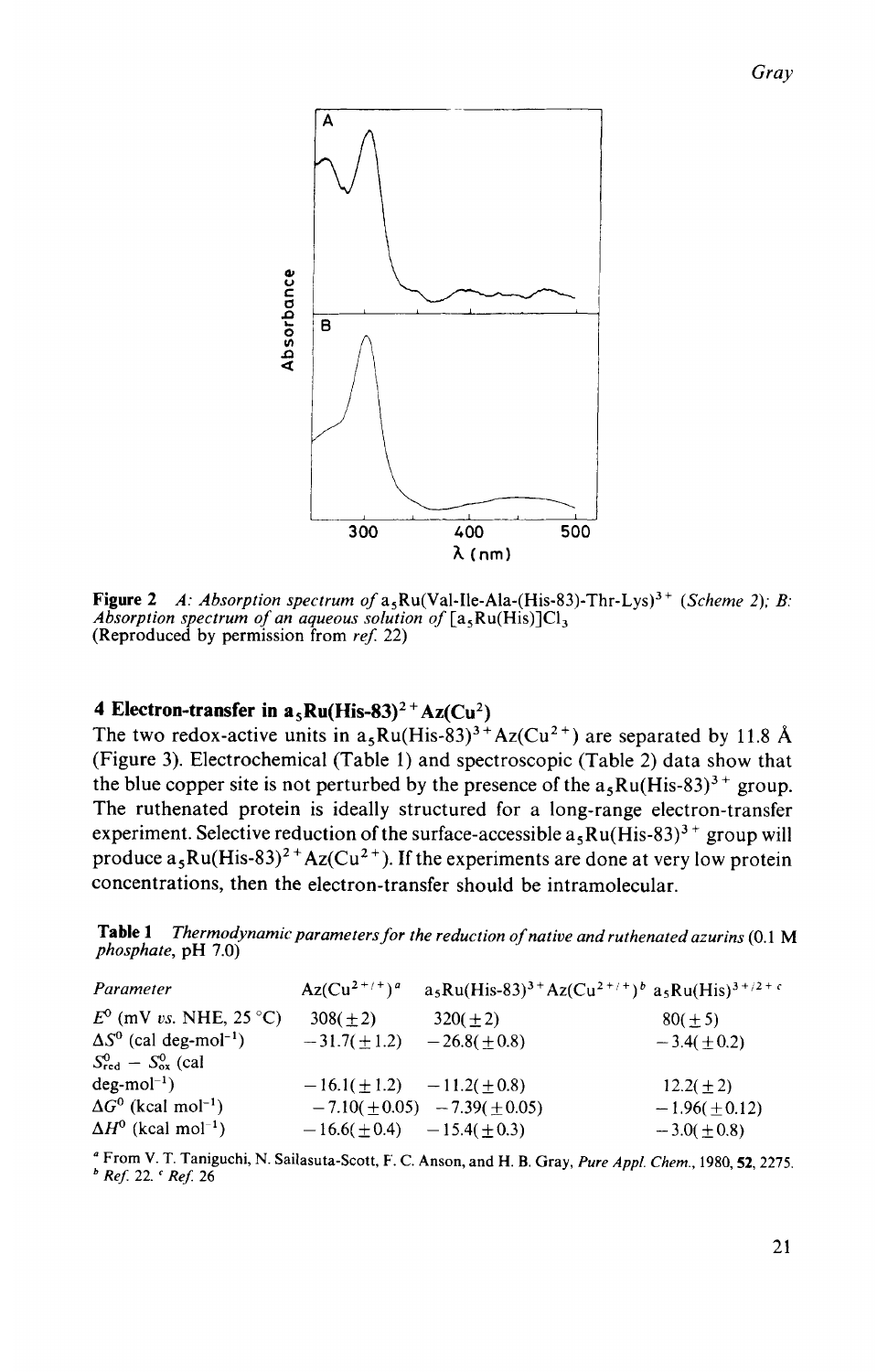

**Figure** *3 between the two electron-transfer units is* **11.8** A **(Reproduced by permission from** *re\$* 27) *View of selected parts of*  $a_5Ru(His-83)^3 + Az(Cu^2)$ . *The edge-to-edge distance* 

|  | <b>Table 2</b> Spectroscopic parameters for the blue copper sites in native and ruthenated azurins <sup>a</sup> |  |  |  |  |  |  |  |  |  |  |
|--|-----------------------------------------------------------------------------------------------------------------|--|--|--|--|--|--|--|--|--|--|
|--|-----------------------------------------------------------------------------------------------------------------|--|--|--|--|--|--|--|--|--|--|

| <i>Spectroscopy</i> | Parameter $(Cu^{2+})$ Az $(Cu^{2+})^b$ |       | $a_5Ru(His-83)^3$ <sup>+</sup> Az(Cu <sup>2+</sup> ) |
|---------------------|----------------------------------------|-------|------------------------------------------------------|
| E.p.r.              | $g_{\parallel}$                        | 2.271 | 2.271                                                |
|                     | $a_{\parallel}$ (G)                    | 57    | 57                                                   |
|                     | $g_x$                                  | 2.065 | 2.065                                                |
|                     | gy                                     | 2.043 | 2.044                                                |
| Resonance Raman     | $v$ (cm <sup>-1</sup> )                | 369   | 370                                                  |
|                     | $\lceil \text{CuN}_2\text{SS}^*\rceil$ | 404   | 404                                                  |
|                     |                                        | 424   | 425                                                  |

*Ref:* 22. **Resonance Raman data for the native protein are from** T. **J. Thamann, P. Frank, L. J. Willis, and T. M. Loehr,** *Proc. Natl. Acad. Sci. U.S.A.,* **1982, 79, 6390** 

**Rapid reduction of the surface**  $a_5Ru(His-83)^3$  **+ group is achieved by flash** photolysis of solutions containing  $Ru(bpy)_3^2$ <sup>+</sup> (bpy = 2,2'-bipyridine) and EDTA:

$$
Ru(bpy)_3^{2+} \xrightarrow{hv} *Ru(bpy)_3^{2+} \tag{1}
$$

 $*Ru(bpy)_{3}^{2+} + a_{5}Ru(His-83)^{3+}Az(Cu^{2+}) \frac{fast}{...}$  $a_5Ru(His-83)^{2+}Az(Cu^{2+}) + Ru(bpy)_3^{3+}$  (2)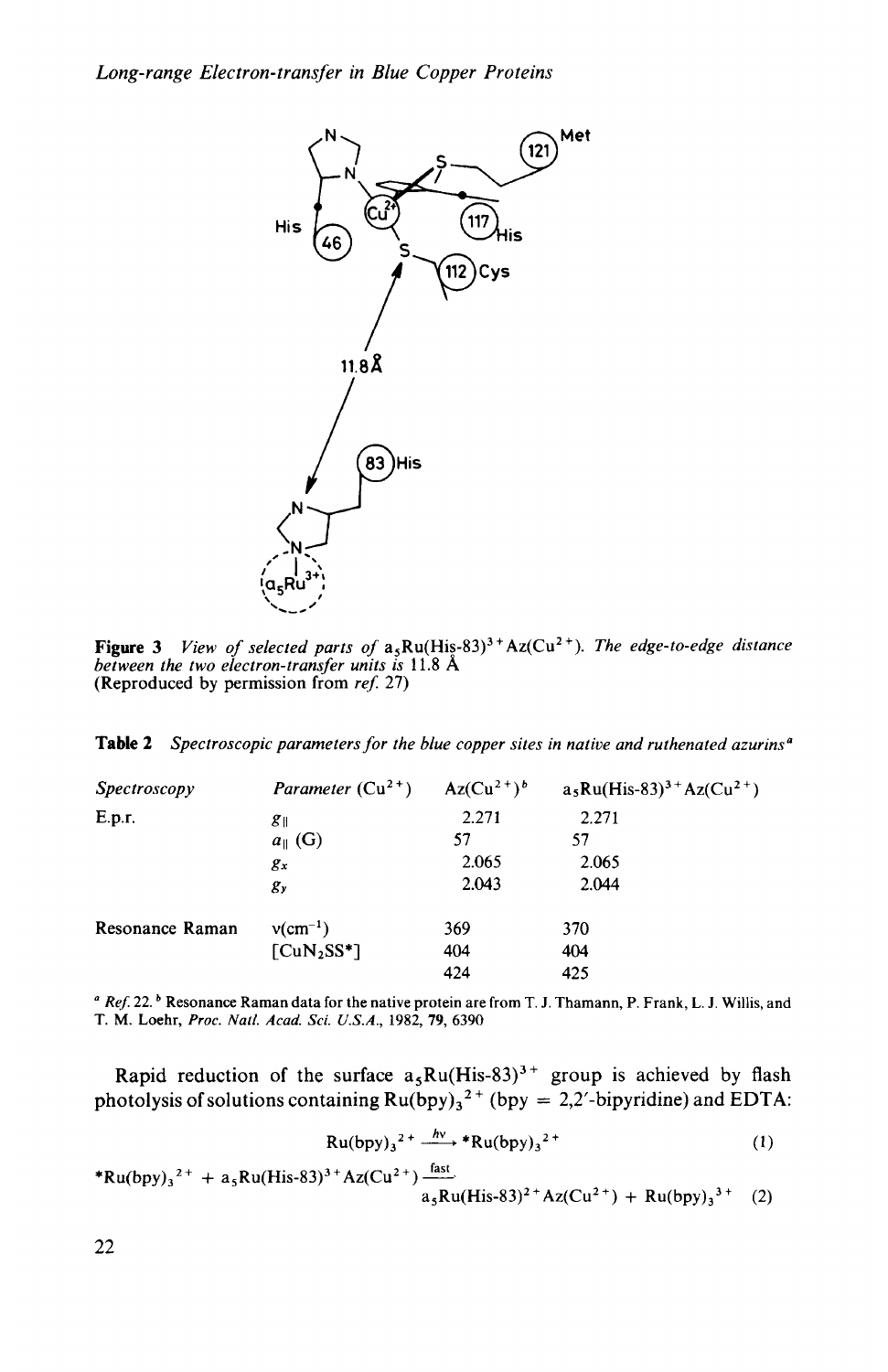\*Ru(bpy)<sub>3</sub><sup>2+</sup> + a<sub>5</sub>Ru(His-83)<sup>3+</sup>Az(Cu<sup>2+</sup>) 
$$
\frac{\text{fast}}{a_5 \text{Ru(His-83)}^{3+} \text{Az(Cu+) + Ru(bpy)}_3^{3+}}
$$
 (3)  
Ru(bpy)<sub>3</sub><sup>3+</sup>  $\frac{\text{EDTA}}{\text{Eu(bpy)}_3^{2+}}$  Ru(bpy)<sub>3</sub><sup>2+</sup> (4)

Following the flash, all the  $a_5Ru(His-83)^{2+}Az(Cu^{2+})$  formed in equation 2 is converted into  $a_5Ru(His-83)^3$ <sup>+</sup> Az(Cu<sup>+</sup>) by long-range electron-transfer (Figure 4).



**Figure 4** Changes in 625 nm absorbance following flash photolysis of solutions containing  $Az(Cu^{2+})$  or  $a_5Ru(His-83)^3$ <sup>+</sup>  $Az(Cu^{2+})$  and  $Ru(bpy)^2$ <sup>+</sup>/EDTA. The initial O.D. decrease is due to reduction of  $Cu^{2+}$  by \* $Ru(bpy)_3$ <sup></sup> **(Reproduced by permission from** *ref:* **27)** 

$$
a_5Ru(His-83)^{2+}Az(Cu^{2+}) \xrightarrow{k_{et}} a_5Ru(His-83)^{3+}Az(Cu^{+})
$$
 (5)

Strict first-order kinetics are observed, yielding a rate constant of  $1.9 \text{ s}^{-1}$  that, surprisingly, is temperature-independent from  $-8$  to 53 °C (Figure 5).

### **5** Reorganization Energy

The temperature-independent rate of long-range electron-transfer  $(Ru^{2+} \longrightarrow Cu^{2+})$  in ruthenated azurin is strong evidence that the reorganization enthalpy of the blue copper is relatively small. Taking the electron-transfer exothermicity into account<sup>32</sup> (Table 1), the blue copper reorganization enthalpy,  $\Delta H^*(\text{Cu})$ , is estimated to be  $\sim 0.3 \text{ eV}^{22}$  a value comparable to that obtained for the low-spin haem in a,Ru(His-33) cytochrome *c.26* The small reorganization enthalpy confirms that blue copper is optimally structured for its electron-transfer

**<sup>32</sup> R. A. Marcus and N. Sutin,** *Inorg. Chem.,* **1975, 14, 213.**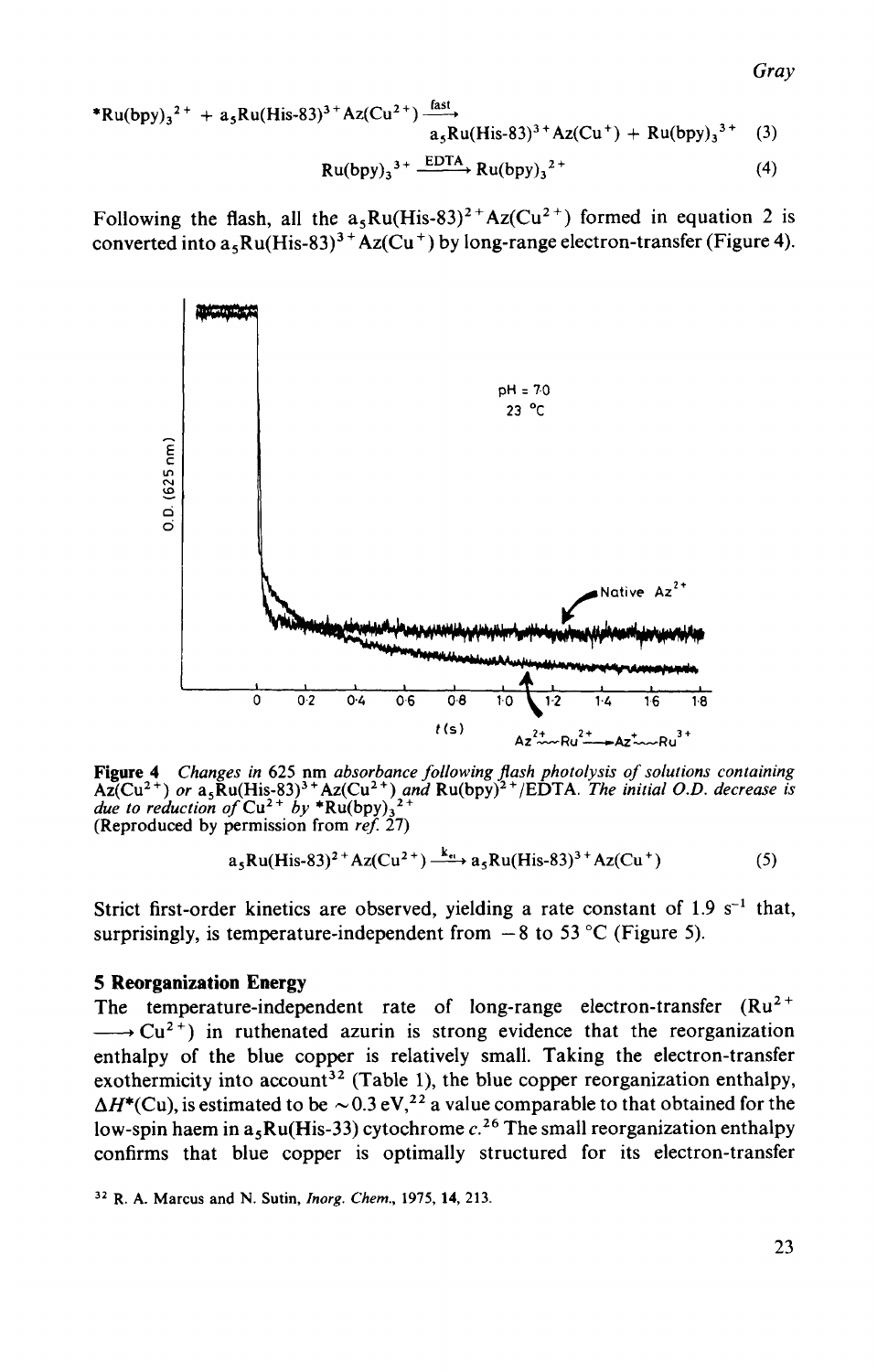

**Figure 5** A: First-order kinetic plot for the reduction of  $Cu^{2+}$  in flash-generated  $a_5Ru(His-83)^2$   $Az(Cu^{2+})$  at 23 °C; B: Temperature dependence of the rate constant for long-range **Figure 5** *A: First-order kinetic 1837<sup>2</sup> + Az(Cu<sup>2+</sup>) <i>at 23* °C; *B: Tel*<br>Ru<sup>2</sup> → Cu<sup>2+</sup> *electron-transfer* (Reproduced by permission from **(Reproduced by permission** from *ref: 27)* 

function;<sup>2,33-35</sup> relatively small changes in the copper-ligand bonds occur when blue  $Cu^{2+}$  is reduced to  $Cu^{+}$ , and, since the blue copper is embedded in the hydrophobic interior of azurin, the outer sphere (solvation) contribution to the reorganization enthalpy also is very small. The situation is parallel to that for cytochrome  $c$ , which has been treated in detail by Warshel and co-workers.<sup>36</sup>

**A** summary of the results of long-range electron-transfer experiments on ruthenated derivatives of azurin, horse heart cytochrome *c* (cyt *c),* and sperm whale

**<sup>33</sup> H. B. Gray and B. G. Malmstrom,** *Comments Inorg. Chem.,* **1983, 2, 203.** 

**<sup>34</sup>D. R. McMillin,** *J. Chem. Educ.,* **1985, 62, 997.** 

<sup>&</sup>lt;sup>35</sup> O. Farver and I. Pecht, in *ref.* p. 151.

**<sup>36</sup>A. K. Churg, R. M. Weiss, A. Warshel, and T. Takano,** *J. Phys. Chem.,* **1983, 87, 1683.**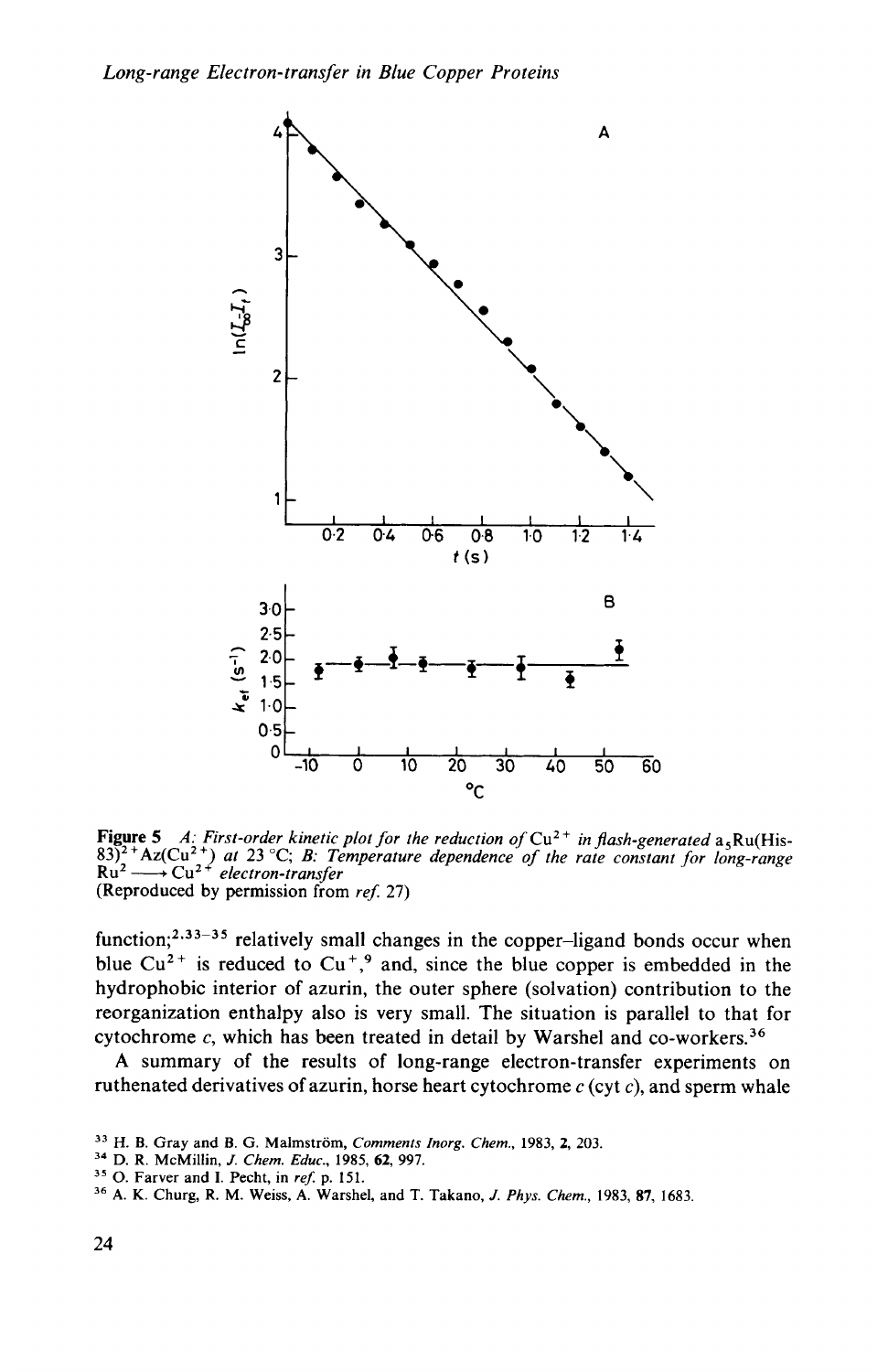myoblogin (Mb) is given in Table 3. The long-range ( $Ru^{2+} \longrightarrow Fe^{3+}$ ) electrontransfer is much slower in  $a_5Ru(His-48)Mb$  than the corresponding transfers in the two other proteins, which is attributable in part to the relatively large reorganization enthalpy of the Mb high-spin haem  $({\sim}0.9 \text{ eV})$ .<sup>28</sup> The high-spin ferrihaem must lose a water ligand upon reduction, and this required rearrangement in the coordination environment is a substantial barrier to electron-transfer.

**Table 3** *Long-range electron-transfer data for ruthenated proteins at* 25 *"C0* 

| ordination environment is a substantial barrier to electron-transfer.                                   |  |                                             |                                                                         |            |  |  |  |  |  |
|---------------------------------------------------------------------------------------------------------|--|---------------------------------------------|-------------------------------------------------------------------------|------------|--|--|--|--|--|
| <b>Table 3</b> Long-range electron-transfer data for ruthenated proteins at $25^{\circ}$ C <sup>a</sup> |  |                                             |                                                                         |            |  |  |  |  |  |
|                                                                                                         |  |                                             | $k(Ru^{2+} \longrightarrow Fe^{3+} \text{ or } Cu^{2+}) \Delta H^*(eV)$ |            |  |  |  |  |  |
| Protein                                                                                                 |  | $d(\text{\AA})$ $\Delta E^0$ (V) $(s^{-1})$ |                                                                         | (Fe or Cu) |  |  |  |  |  |
| $a_5Ru(His-33)^{2}$ + cyt $c(Fe^{3+})$ 11.8                                                             |  | 0.18                                        | -30                                                                     | 0.3        |  |  |  |  |  |
| $a_5Ru(His-83)^{2+}Az(Cu^{2+})$ 11.8                                                                    |  | 0.24                                        | 2                                                                       | 0.3        |  |  |  |  |  |
| $a_5Ru(His-48)^{2+}Mb(Fe^{3+})$ 13.3                                                                    |  | $-0.02$                                     | 0.02                                                                    | 0.9        |  |  |  |  |  |

*d* is the closest edge-to-edge donor-acceptor distance; data for cyt **c** from *ref:* 26; data for **Az** from *ref:* 22; data for Mb from *ref:* 28

### **6 Donor-Acceptor Electronic Coupling**

It is interesting that the temperature-independent rate of long-range  $(11.8 \text{ Å})$ electron-transfer in  $a_5Ru(His-33)cyt c$  is an order of magnitude faster than the 11.8 **6 Donor-Acceptor Electronic Coupling**<br>It is interesting that the temperature-independent rate of long-range (11.8 Å)<br>electron-transfer in  $a_5Ru(His-33)cyt c$  is an order of magnitude faster than the 11.8<br>Å  $Ru^{2+} \longrightarrow Cu^{2+}$  tran larger in the azurin case, one possibility is that the enhanced rate in cytochrome  $c$  is due to better electronic coupling between the redox partners, that is, between  $a_5Ru$ - $(His-33)<sup>2+</sup>$  and the low-spin haem c (Fe<sup>3+</sup>). The origin of the apparent enhancement in donor-acceptor coupling in the low-spin haem system, however, is not known.

The rates of long-range  $(12-14 \text{ Å})$  electron-transfer we have found in three proteins (Table 3) are strikingly slower than those observed by Calcaterra, Closs, and Miller  $(CCM)^{37,38}$  in their studies of relatively rigid donor-(hydrocarbon spacer)-acceptor organic molecules. In CCM's work on the 16-biphenyl-5- $\alpha$ androstane-acceptor system, for example, pulse radiolysis triggers the reduction of biphenyl to its radical anion, and electron-transfer from biphenyl<sup>2</sup> across  $\sim$  10 Å of steroid frame to an acceptor  $(e.g.,$  naphthyl) is monitored. Transfer rates of  $10<sup>6</sup>$  to  $10<sup>9</sup>$  s<sup>-1</sup> have been measured by CCM, upwards of  $10<sup>5</sup>$  times the protein rates at comparable donor-acceptor edge-edge distances.

The factor that could be responsible for this impressive difference in rates is the energy (reduction potential) of the donor. In the hydrocarbon (steroid) experiments, the donor  $(e.g., \text{bipheny}^+)$  has a very negative reduction potential ( $\lt$ - 2V *us.* **NHE),** and this could greatly enhance its coupling to the acceptor through the steroid (put simply, a 'through-bonds' mechanism<sup>39-42</sup>). In contrast, the donor

**<sup>38</sup>**J. R. Miller, L. T. Calcaterra, and G. L. Closs, J. Am. *Chem. Soc.,* 1984, **106,** 3047.

**<sup>37</sup>**L. T. Calcaterra, G. L. Closs, and J. R. Miller, J. Am. *Chem. SOC.,* 1983, **105,** 671.

**<sup>39</sup>**D. N. Beratan and J. J. Hopfield, J. Am. *Chem. Soc.,* 1984, **106,** 1584.

**<sup>40</sup>**N. S. Hush, M. N. Padon-Row, E. Cotsaris, H. Oevering, J. W. Verhoeven, and M. Heppener, *Chem. Phys. Left.,* **1985, 117, 8.** 

**<sup>41</sup>**S. Larsson, J. *Chem. Soc.. Faraday Trans. 2,* 1983, **79,** 1375.

<sup>&</sup>lt;sup>42</sup> K. Ohta, G. L. Closs, K. Morokuma, and N. J. Green, *J. Am. Chem. Soc.*, in press.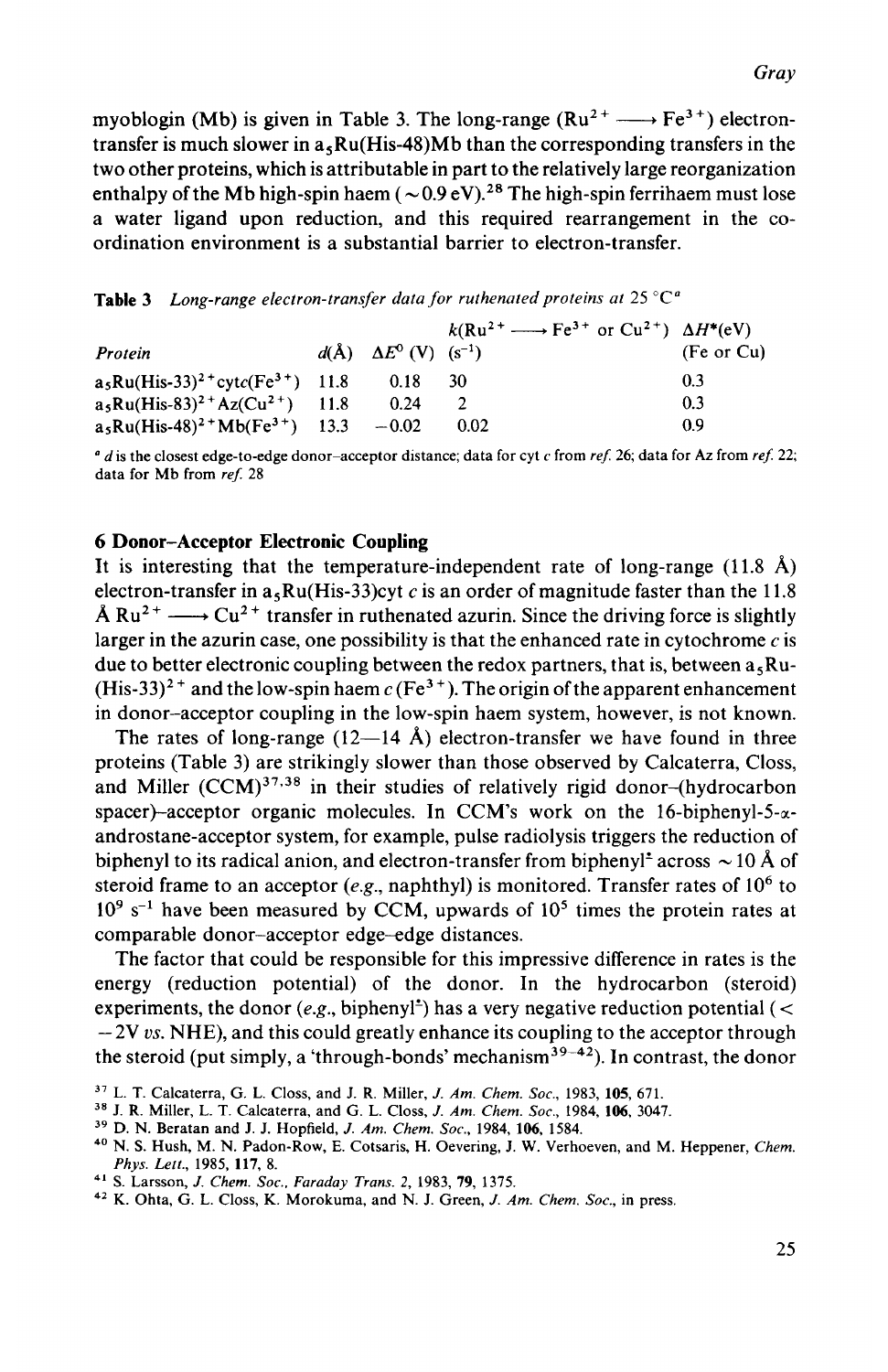#### *Long-range Electron-transfer in Blue Copper Proteins*

reduction potential is much more positive in the protein experiments ( $\sim 0.1V$  *vs.* **NHE),** which could explain the extremely weak donor-acceptor electronic coupling that is implicated by the slow temperature-independent rates.

### **7 Excited-state Electron-transfer**

**A** very convenient way to study protein long-range electron-transfer is to generate a powerful oxidant or reductant by photoexcitation. Excited zinc porphyrins, for example, have been used as reductants both in fixed-distance experiments $43-45$  and in studies of long-range electron-transfer in protein-protein complexes. $46-48$ Experiments of this sort on blue copper proteins have involved electronically  $\text{excited } \text{Ru(bpy)}_3{}^{2+} {\{* \text{Ru(bpy)}_3{}^{2+}} / \text{Ru(bpy)}_3{}^{+} = 0.84 \text{ V} \text{ vs. } \text{NHE} \} \text{ and } \text{Cr(phen)}_3{}^{3+}$ 



**Figure 6** Protein concentration dependence of the observed rate of oxidation of Pl(Cu<sup>+</sup>) ( $\triangle$ ),  $AZ(Cu^{+})$  ( $\Box$ ), and  $St(Cu^{+})$  ( $\bigcirc$ ) *by* \* $Cr(phen)_{3}^{3+}$  *at* 25 °C (pH 7.0, 0.1 M *ionic strength*) (Reproduced by permission from *reJ* 50)

- J. L. McGourty, N. V. Blough, and B. M. Hoffman, J. Am. *Chem. SOC.,* 1983, **105,** 4470.
- **<sup>44</sup>**S. E. Peterson-Kennedy, J. L. McGourty, and B. M. Hoffman, *J. Am. Chem. SOC.,* 1984, **106,** 5010.
- <sup>45</sup> H. B. Gray, S. L. Mayo, A. W. Axup, W. R. Ellis, Jr., and R. J. Crutchley, unpublished results.
- **<sup>46</sup>**K. P. **Simolo,** G. L. McLendon, M. R. Mauk, and **A.** G. Mauk, *J. Am. Chem. SOC.,* 1984, **106,** 5012.
- **<sup>47</sup>**G. L. McLendon, J. R. Winkler, D. G. Nocera, M. R. Mauk, **A.** G. Mauk, and H. B. Gray, J. *Am. Chem. SOC.,* 1985, 107, 739.
- **<sup>48</sup>P. S.** Ho, C. Sutoris, N. Liang, E. Margoliash, and B. M. Hoffman, *J. Am.* Chem. *Soc.,* 1985, **107,** 1070.
- **49 A.** M. English, V. R. Lum, P. J. DeLaive, and H. B. Gray, *J. Am. Chem. SOC.,* 1982, **104,** 870.
- B. S. Brunschwig, P. J. DeLaive, **A.** M. English, M. Goldberg, H. B. Gray, S. L. Mayo, and N. Sutin, Inorg. *Chem.,* 1985, **24,** 3743.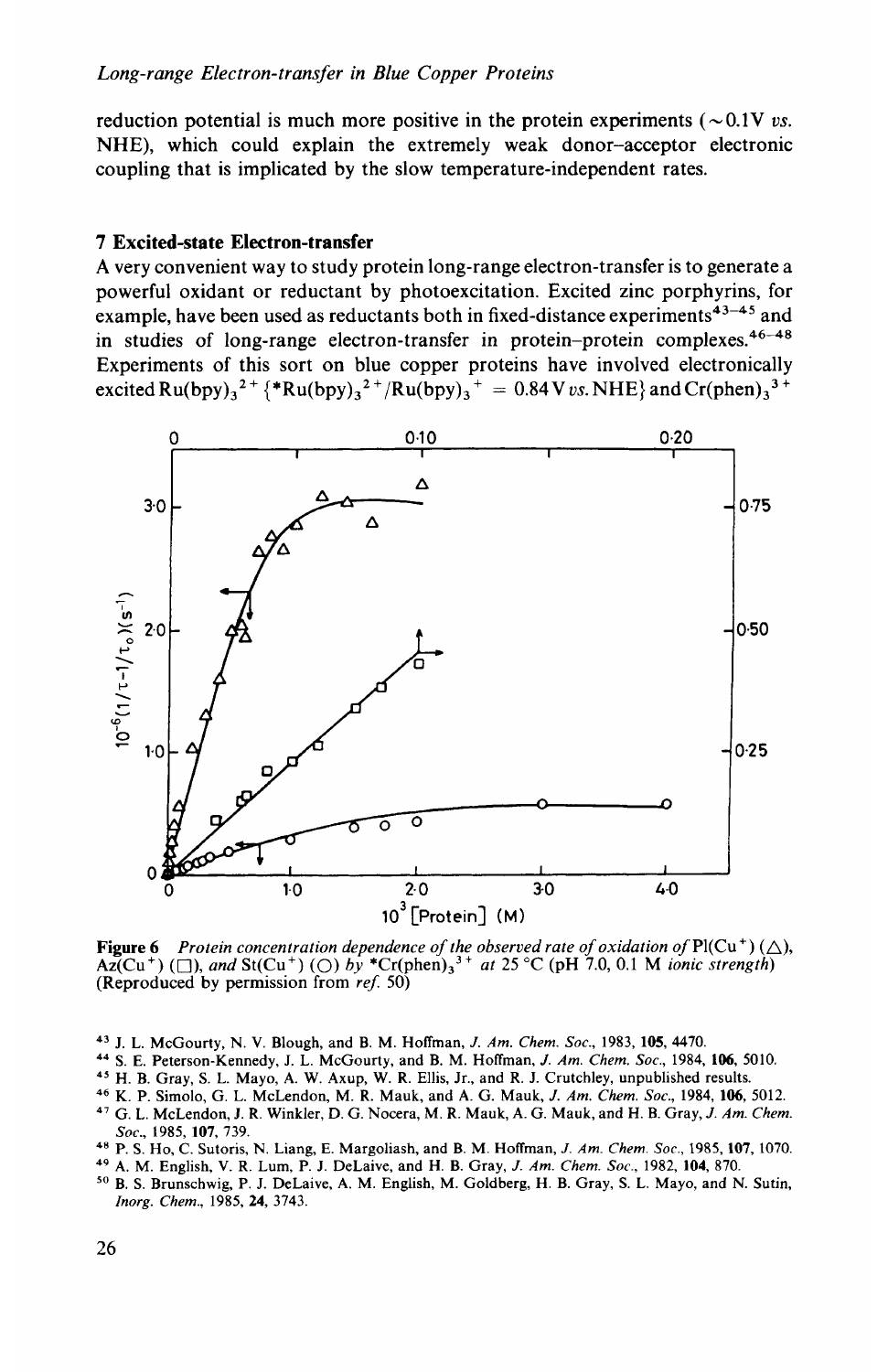$\{^*Cr(phen)_3^3$ <sup>+</sup>/Cr(phen)<sub>3</sub><sup>2+</sup> = 1.42 V *vs.* NHE} as oxidants.<sup>49,50</sup> The kinetics of these reactions exhibit saturation (Figure *6),* suggesting that at high protein concentrations the excited reagent is bound to the reduced protein in an electrontransfer precursor complex.50 Extensive data have been collected for the reaction of reduced bean plastocyanin with  ${}^{\ast}Cr(\text{phen})<sub>3</sub>$ <sup>3+</sup>, and these data have been analysed in terms of a mechanistic model that includes both 1:1 and 2:1 Pl(Cu<sup>+</sup>):\*Cr<sup>3+</sup> complexes:<sup>50</sup>



In this mechanistic scheme  $Pl(Cu^+):$ \* $Cr^{3+}$  is a complex in which the excited chromium reagent is bound at a site that is relatively distant from the copper. The formation constant of the 1:1 complex is  $K_1 = k_1/k_1$ , the formation constant of the 2:1 complex is  $K_3(=k_3/k_3)$ ,  $k_2$  is the intracomplex (remote, or long-range) electron-transfer rate constant, and  $k_4$  is the bimolecular rate constant for adjacent attack, that is, for the pathway that involves close approach of  $^*Cr^{3+}$  to the Cu<sup>+</sup> site. It is assumed that the ground and excited states of  $Cr(phen)<sub>3</sub><sup>3+</sup>$  bind with the same equilibrium constant to the protein, and that the bound chromium reagent has the same intrinsic lifetime as the free reagent.

The same mechanistic model has been used to fit the data obtained for the reactions of  $Az(Cu^+)$  and  $St(Cu^+)$  (St = *Rhus vernicifera* stellacyanin) with \*Cr(phen),  $3^+$ , as well as the results for the \*Ru(bpy),  $3^+$  oxidations. Values of the rate and binding constants that have been extracted from the analyses are given in Table **4.** 

**Table 4** Reactions of  ${}^*Cr$ (phen)<sub>3</sub><sup>3+</sup> *and*  ${}^*Ru(bpy)$ <sub>3</sub><sup>2+</sup> *with reduced blue copper proteins at* **22 "C"** 

| $Protein$ * $M^{n+}$                        | (V) | $-\Delta G^0$ 10 <sup>-9</sup> (k <sub>1</sub> or k <sub>4</sub> ) K <sub>1</sub> 10 <sup>-6</sup> k <sub>2</sub> 10 <sup>-3</sup> K <sub>3</sub> k <sub>adj</sub> <sup>b</sup><br>$(M^{-1} s^{-1})$ $(M^{-1}) (s^{-1}) (M^{-1})$ |     |         |                          | $k_{\rm rem}$ |
|---------------------------------------------|-----|-----------------------------------------------------------------------------------------------------------------------------------------------------------------------------------------------------------------------------------|-----|---------|--------------------------|---------------|
| $Pl(Cu^{+})$ *Cr <sup>3+</sup> 1.06         |     | 3.5                                                                                                                                                                                                                               | 250 | 2.5     | 4.2                      |               |
| $Pl(Cu^{+})$ *Ru <sup>2+</sup> 0.48         |     | 1.9                                                                                                                                                                                                                               | 100 | 3.0     | 0.2                      | 7             |
| $Az(Cu^{+})$ * $Cr^{3+}$ 1.11               |     | 0.40                                                                                                                                                                                                                              | 60  | 1.2     | $\overline{\phantom{m}}$ | 7             |
| Az(Cu <sup>+</sup> ) *Ru <sup>2+</sup> 0.53 |     | 0.65                                                                                                                                                                                                                              | 40  | $1.2\,$ | 2.3                      | 14            |
| $St(Cu^+)$ * $Cr^{3+}$ 1.23                 |     | 0.35                                                                                                                                                                                                                              | 60  | 0.20    | 1.3                      | 30            |
| $St(Cu^{+})$ *Ru <sup>2+</sup> 0.65         |     | 0.40                                                                                                                                                                                                                              | 40  | 0.20    | 1.4                      | 51            |

<sup>*a Ref.* 50. <sup>*b*</sup> The ratio of the adjacent to remote rates at low protein concentration calculated from</sup>  $k_4(k_{-1} + k_2)/k_1k_2$ 

At low protein concentrations the reactions go mainly by the adjacent-attack pathway; these reactions all exhibit very large rate constants, as expected because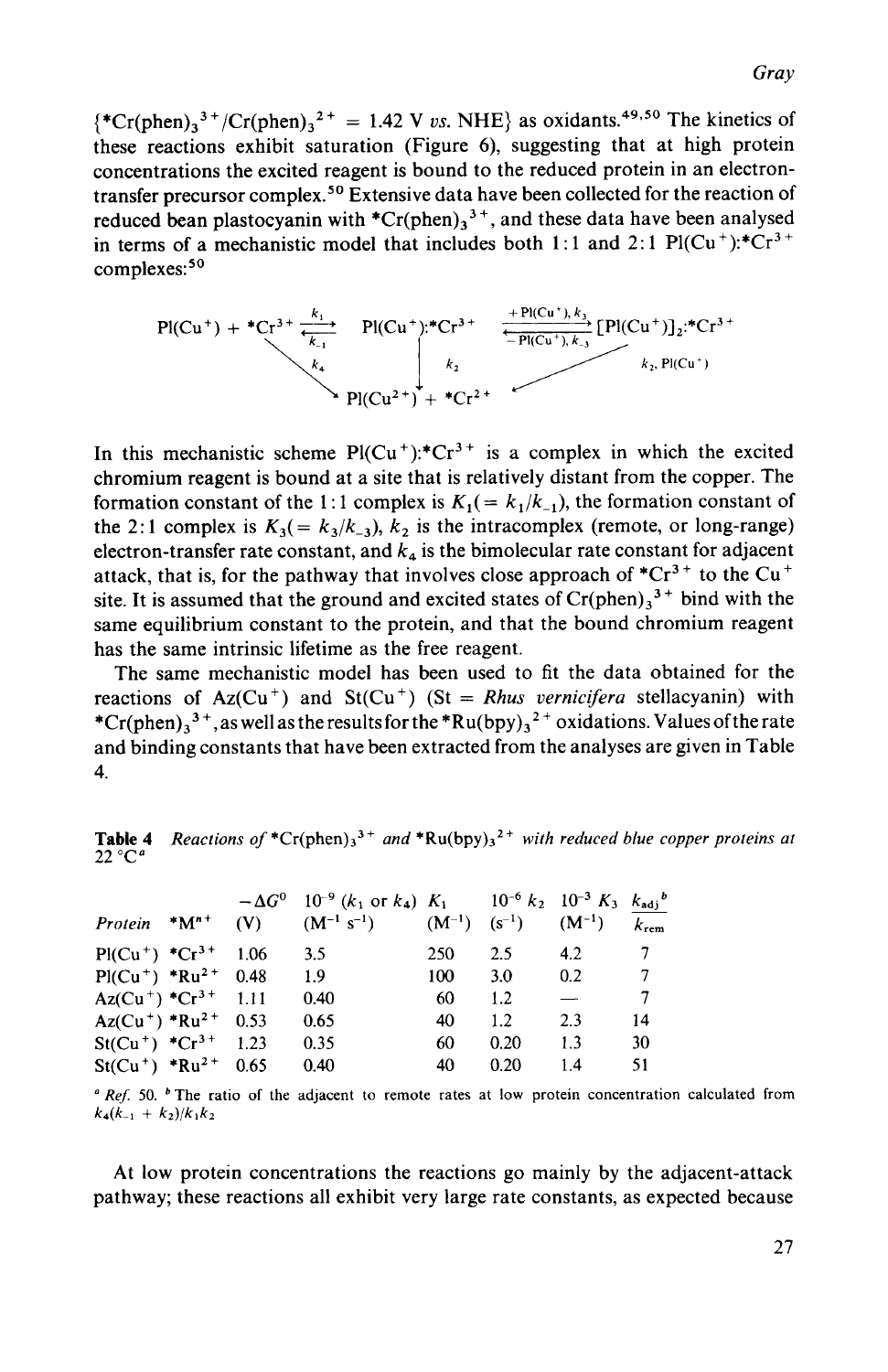the driving forces are high. The 1:1 protein:reagent binding constant,  $K_1$ , is somewhat larger for Pl(Cu<sup>+</sup>):\*Cr(phen)<sub>3</sub><sup>3+</sup> than for Pl(Cu<sup>+</sup>):\*Ru(bpy)<sub>3</sub><sup>2+</sup>, indicating that electrostatic interactions between the negatively charged protein and the inorganic reagent make a contribution to the stability of the complex. The  $K_1$  value for Pl(Cu<sup>+</sup>):\*Cr(phen)<sub>3</sub><sup>3+</sup> is in reasonable agreement with the  $\sim$  170 M<sup>-1</sup> reported by Segal and Sykes for Pl(Cu<sup>+</sup>):Co(phen)<sub>3</sub><sup>3+</sup>,<sup>12</sup> which is encouraging because there is every reason to believe that the protein:reagent interactions are very similar for these two reagents. **A** small difference in these two equilibrium constants would be expected in any case, since the Segal-Sykes experiments were performed with the parsley protein.

N.m.r. experiments have indicated that  $Cr(phen)<sub>3</sub>$ <sup>3+</sup> binds to Pl(Cu<sup>+</sup>) near tyrosine-83 and the negative patch formed by the carboxylates of residues  $42-45$ (plus 51 and 59).<sup>13-15</sup> The region is particularly attractive, because of the possibility of associating the hydrophobic phenyl ring of Tyr-83 with a phenanthroline ligand of  $Cr(phen)<sub>3</sub><sup>3+</sup>$ . A computer-generated model of this docking of Pl(Cu<sup>+</sup>) and Cr(phen)<sub>3</sub><sup>3+</sup> shows that good overlap between the phenyl group and a phenanthroline can be achieved (Figure **7).** In the docked complex the closest donor-acceptor contact is 10.3 A, which is the distance from the coordinated sulphur atom of cysteine-84 to the nearest phenanthroline carbon of the bound  $Cr(phen)_{3}^{3+}$ . This is the edge-to-edge distance for the long-range (remote) electron-transfer pathway. (Note that the Cu to Cr distance in the docked complex is 18.4 **A.50).** 



**Figure 7** View of a computer-generated model of the complex between  $Pl(Cu^+)$  and  $Cr(phen)_3^{3+}$ . Shown are the copper atom with its four ligands, three nearby residues (Val-40, exer-85, Tyr-83), and the docking between the s Er(phen)<sub>3</sub><sup>3+</sup> *surface*<br>(Reproduced by permission from *ref.* 50)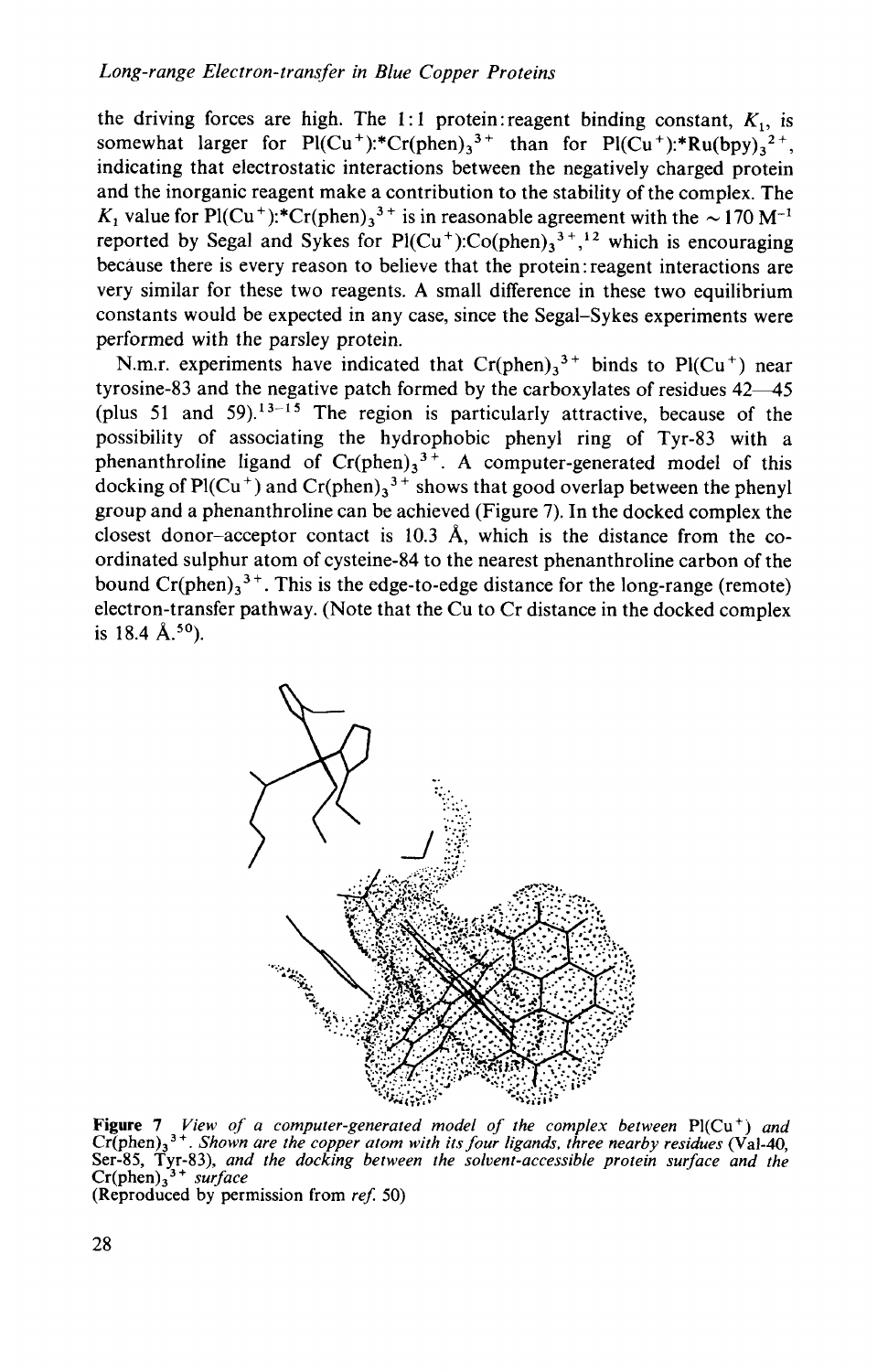The long-range electron-transfer rate constants  $(k_2)$  for the Pl(Cu<sup>+</sup>):\* Cr(phen)<sub>3</sub><sup>3+</sup> and Pl(Cu<sup>+</sup>):\*Ru(bpy)<sub>3</sub><sup>2+</sup> complexes are virtually the same ( $\sim$  3 x  $10^6$  s<sup>-1</sup>), which is reasonable because the driving forces are large enough to overcome the reorganization energies for the reactions. In this situation the only barrier to the reaction is the electron-transfer distance itself.<sup>50</sup>

$$
k_2 = 10^{13} \exp(-\beta d) s^{-1}
$$
 (6)

Since the closest edge-to-edge distance in the docked complex is 10.3 A, the value of  $\beta$  that reproduces the long-range electron-transfer rate is  $\sim 1.4 \text{ Å}^{-1}$ . Similar values of

#### **8 Concluding Remarks**

β have been suggested previously for long-range electron-transfer in proteins.<sup>50–54</sup><br> **8 Concluding Remarks**<br>
The relatively high rate of electron-transfer over 10 Å in Pl(Cu<sup>+</sup>):\*Cr(phen)<sub>3</sub><sup>3+</sup><br>
contrasts with the  $\sim$ The relatively high rate of electron-transfer over 10 Å in Pl(Cu<sup>+</sup>):\*Cr(phen)<sub>3</sub><sup>3+</sup> contrasts with the  $\sim 2 s^{-1}$  that we found for the long-range Ru<sup>2+</sup> -----> Cu<sup>2+</sup> transfer in  $a_5Ru(His-83)^{2+}Az(Cu^{2+})$ . In addition to the weak donor-acceptor coupling, it appears that in the latter case there is an entropic reorganization barrier associated with the ordering of water about  $a_5Ru(His-83)^3$ <sup>+</sup> in the final product. The effects of variations in the entropic barrier for long-range electron-transfer are now being investigated by appropriate ligand modifications in ruthenated proteins.

Returning to the Segal-Sykes  $Pl(Cu^+)$ :Co(phen)<sub>3</sub><sup>3+</sup> experiment,<sup>11-12</sup> it is likely that the limiting rate of 20 s<sup>-1</sup> is a long-range  $Cu^+ \longrightarrow Co^{3+}$  electron-transfer within a complex analogous to the one modelled for  $Pl(Cu^+)$ :Cr(phen)<sub>3</sub><sup>3+</sup> (Figure 7). The rate is five orders of magnitude slower than the Cu<sup>+</sup>  $\longrightarrow$  \*Cr<sup>3+</sup> transfer, because there is a large free-energy barrier (the dr 7). The rate is five orders of magnitude slower than the  $Cu^+ \longrightarrow Cr^{3+}$  transfer, because there is a large free-energy barrier (the driving force for the  $Co(phen)<sub>3</sub><sup>3+</sup>$ reaction is only 0.02 V).<sup>53</sup> In this respect the  $Pl(Cu^+)$ :Co(phen)<sub>3</sub><sup>3+</sup> reaction is  $Az(Cu<sup>2+</sup>).$ 

It appears from the results obtained thus far that blue copper is not as strongly coupled to a distant donor or acceptor as a low-spin haem or an electronically excited porphyrin.<sup>45</sup> Although the reason for this difference in donor-acceptor electronic coupling is not known, it may be related to the relatively localized nature of the relevant blue copper wavefunction.<sup>55</sup> It will be interesting to see as more fixed-distance electron-transfer experiments are done whether blue copper also is less strongly coupled to a donor or acceptor at short-range (near van der Waals contact) than a low-spin haem. Questions of this sort will need to be answered before we can claim to have any understanding of protein-mediated donoracceptor interactions.

*Acknowledgement.* **I** acknowledge with thanks the hospitality of the Department of Chemistry, University of California, Berkeley, where my Centenary Lecture

- *<sup>52</sup>*R. **A. Marcus and** N. **Sutin,** *Biochim. Biophys. Acta,* **1985, 811, 265.**
- **<sup>53</sup>A. G. Mauk,** R. **A. Scott, and H. B. Gray,** *J. Am. Chem. Soc.,* **1980, 102, 4360.**
- **<sup>54</sup>R. A. Scott, A. G. Mauk, and H. B. Gray,** *J. Chem. Educ.,* **1985, 62,932.**
- *<sup>55</sup>***K. W. Penfield, A. A. Gewirth, and E. I. Solomon,** *J. Am. Chem. Soc.,* **1985, 107, 4519.**

**<sup>51</sup>J. J. Hopfield,** *Proc. Natl. Acad. Sci. U.S.A.,* **1974, 71, 3640.**